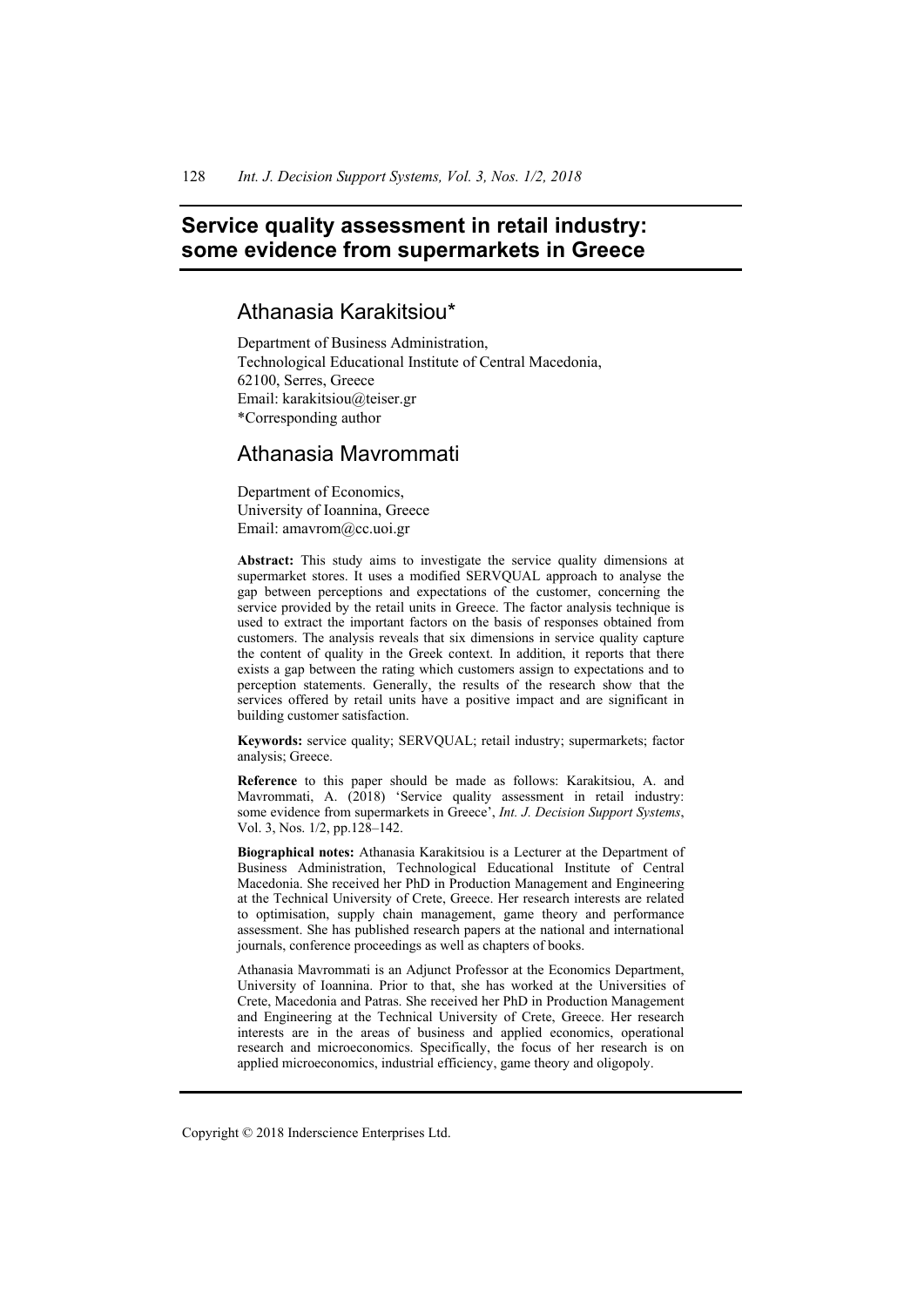# **1 Introduction**

In nowadays competitive environment the main challenges faced by any firm is to understand and to improve its operational processes in order to achieve high levels of customer satisfaction. Modern management science considers customer satisfaction as a baseline standard of performance and a possible standard of excellence for any business organisation (Gerson, 1993). As a result, customer satisfaction has been receiving a great deal of attention from managers and researchers due to its strong impact on business performance. In addition, measuring customer satisfaction offers an immediate, meaningful and objective feedback about their preferences and expectations. Usually, it involves a comparison of the customer expectations with the customer perceptions of the actual service performance (Parasuraman et al., 1985, 1988).

Service quality is considered as a significant measure to increase the customer satisfaction and loyalty. It is defined as a global judgment or an attitude related to the superiority of the service (Parasuraman et al., 1988). It has been revealed, in many studies, as the key factor in the search for sustainable competitive advantage and differentiation in the service sector (Jun et al., 1998; Jabnoun and Al Rasasi, 2005). Further, it has been recognised as a highly important tool to increase value for the consumers as a means of positioning in a competitive environment and to ensure consumer satisfaction, retention and patronage (Mehta et al., 2000; Sivadas and Baker-Prewitt, 2000; Yavas et al., 1997). Therefore, measuring service quality has become a significant key factor due to its relationship to customer satisfaction and economic competitiveness (Reicheheld and Sasser, 1990; Boulding et al., 1993; Spreng et al., 1996; Bolton and Drew, 1991).

Service quality is linked to retail environment as well. The high service quality has long been established as the vital retailing strategy (Berry, 1986; Reicheheld and Sasser, 1990; Hummel and Savitt, 1988). Recent researches indicate that service quality can serve as a tool to increase the brand image of the retail store and can act as a positioning tool (Mehta et al., 2000). However, the service quality of the retailing market differs from any other service market due to its unique characteristics. According to Gagliano and Hathcote (1994) the retail services have been classified into 'store services' and 'sale services'. The store services concerns the extent to which variety, quality, and dependability of service can be obtained, while sales service concerns the extent to which prompt and individual service attention can be achieved.

Supermarkets within the retail industry are renowned for their high level of competitive rivalry among various chain stores. Within this competitive environment and in order to address the unique need of the existing and potential customers management of supermarkets is obliged to differentiate their services. Such differentiation takes the form of price discounts, cheaper private labels, loyalty programs, customised shopping and so forth.

In the case of Greek supermarkets, this competition is more severe. They face domestic and foreign competitors and have to serve more demanding customers with great consumer and service expectations.

Nevertheless, its contribution to the national economy is of great importance. In Greece, supermarkets and cash and carry stores account for 90% of the total turnover of the foodstuffs sector. The supermarket's sector is one of the most dynamic sectors of the Greek economy, it accounts for 40% of the total turnover of grocery retail in the country.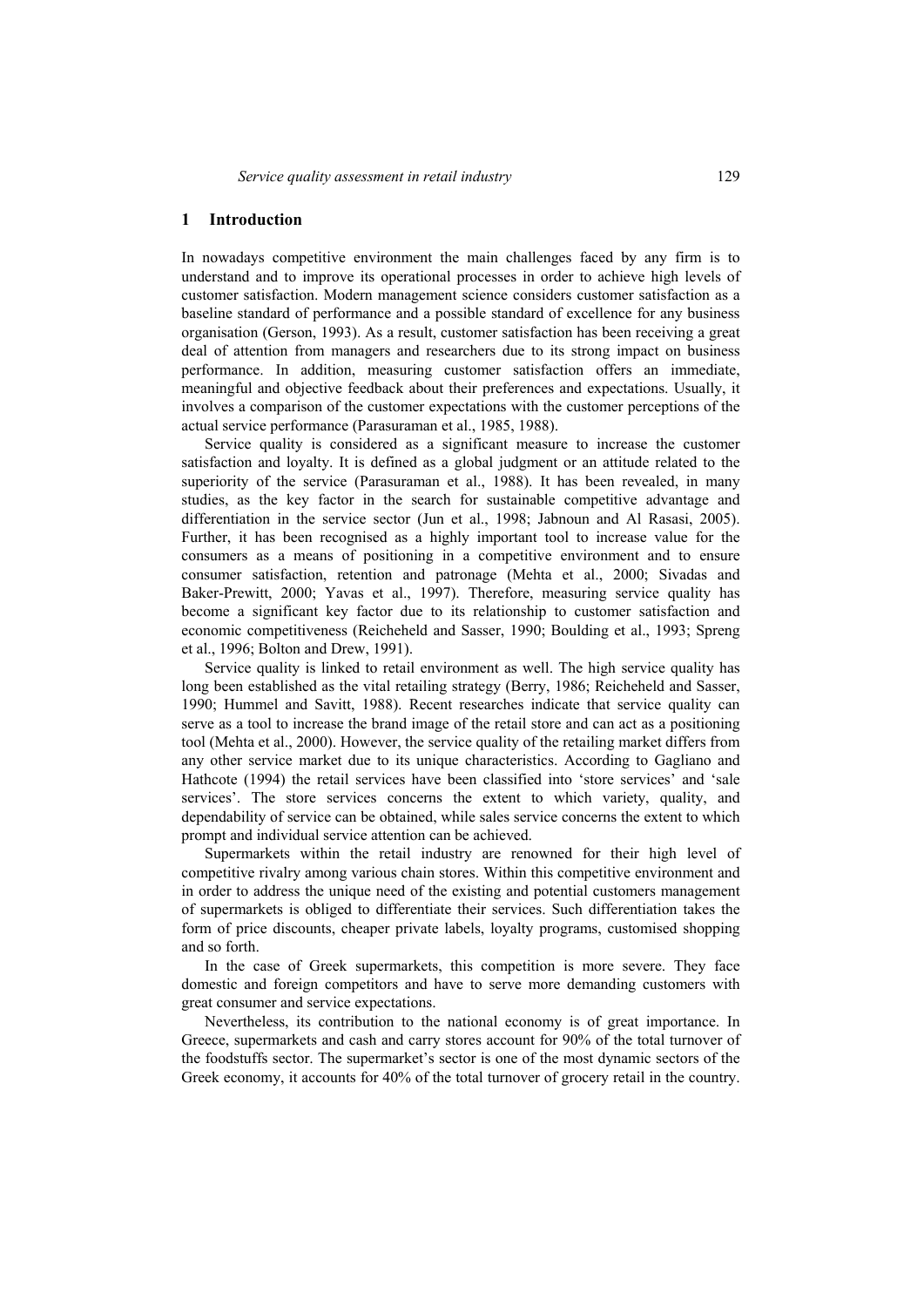However, the long standing crisis causes turbulence in the productive sector that have a direct impact on them. It has created a completely new retail environment, with conditions in which many retailers and suppliers have never operated. In addition, the high unemployment rate is having a negative impact on retail sales, as the austerity program. Therefore, supermarkets must continually develop new strategies in order to cope with these new conditions.

The objectives of this research are fourfold, firstly it aims to identify the level of the customers' satisfaction from their shopping experience, secondly to identify the relevant service – quality dimensions used by Greek supermarket customers to evaluate service quality, thirdly, to assess customers' perceptions and expectations related to the quality provided by the supermarkets and fourthly, to investigate how closely customers' perceptions and expectations of service quality match. To achieve the defined objectives, the present study utilises a modified SERVQUAL instrument in which the original SERVQUAL items were modified (basically rephrased) and enriched to suit to the study. All items used to capture the factors affecting the shopping experience in retailing are in accordance with the existing literature. The analysis reveals that there exist a gap between the rating which customers assign to expectations and to perception statements. In fact, expectations exceed perceptions of the provided service quality, suggesting that there is room for quality improvement initiatives. Thus, the findings can be used as a guide for the managers to improve the crucial quality attributes and enhance service quality and business performance.

The rest of the paper is organised as follows: Section 2 is devoted to the concept of service quality measurement. The methodology followed for the purpose of the study is presented in Section 3, while in Section 4 study's main results are presented. Finally, the paper concludes in Section 5.

# **2 Measuring service quality**

Measuring service quality seems to pose difficulties for service providers because of the unique characteristics of service: intangibility, heterogeneity, inseparability and perishability.

The most widely known scale for measuring service quality is the SERVQUAL model developed by Parasuraman et al. (1988). It is used as a diagnostic tool for the measurement of customer service. The SERVQUAL approach has been accepted and utilised as a generic instrument that captures the multidimensionality of service quality across a broad range of service categories. Parasuraman et al. (1985) had originally stated that consumers evaluate service quality by comparing expectations (of service to be received) with perceptions (of service actually received) on ten dimensions of service quality. In a later stage and after extensive research and empirical testing, the authors reduced the original ten dimensions to five (Parasuraman et al., 1988):

- a Tangibles, which encompass the appearance of physical facilities, equipment, personnel and written materials.
- b Reliability, which refers to the ability to perform the promised service dependably and accurately.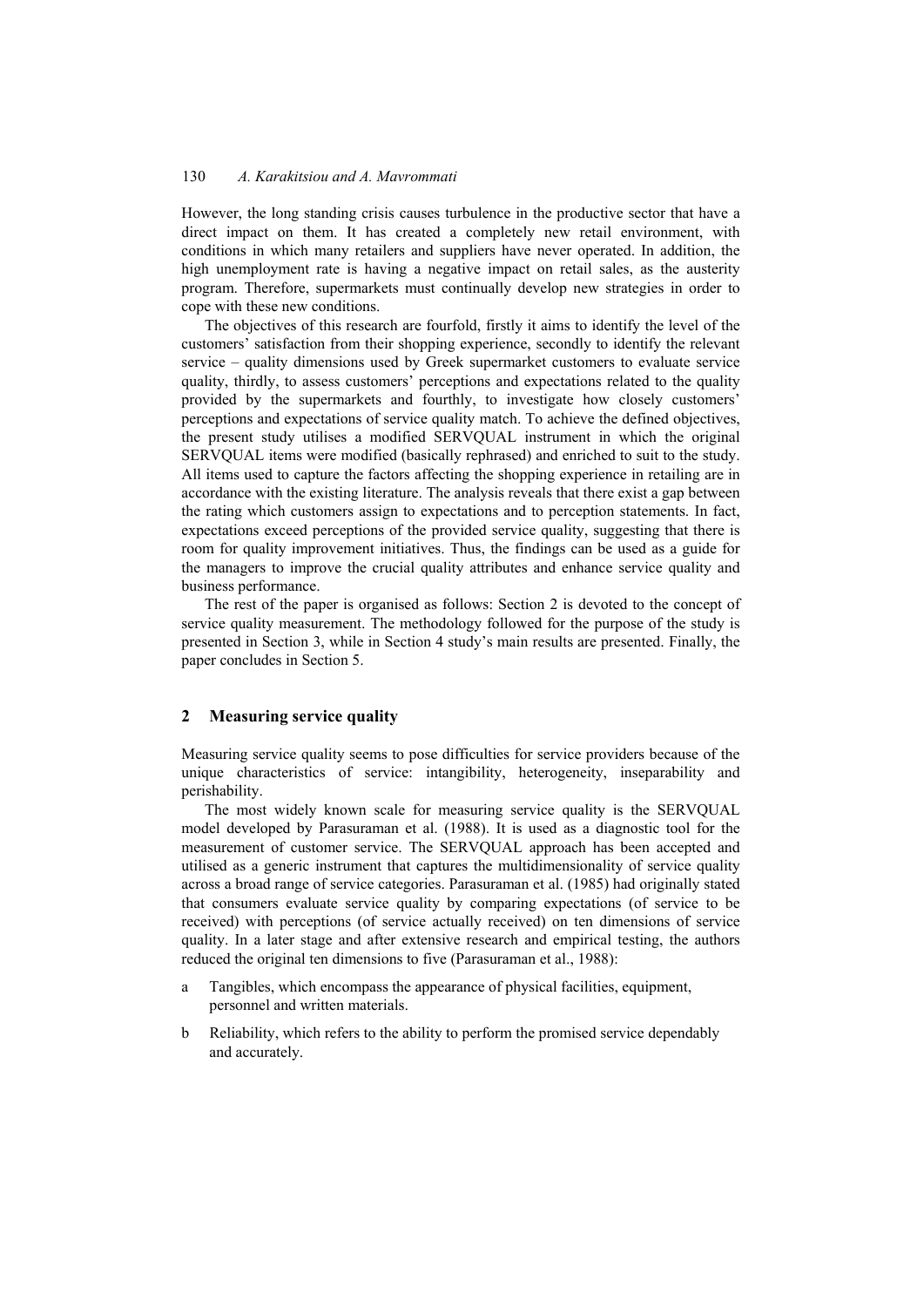- c Responsiveness, which is the willingness to help customers and provide prompt service.
- d Empathy, which is defined as caring, easy access, good/communication, customer understanding and individualised attention that a company provides to its costumers.
- e Assurance, which addresses, employees' knowledge and courtesy and their ability to inspire trust and confidence.

In addition, to these five determinants of service quality, Gronroos (1990) has added a sixth dimension, that of recovery, that is the ability to recover from mistakes, to customise the service or add additional services.

Each dimension is measured by four to five items (making a total of 22 items across the five dimensions). Each of these 22 items is measured in two ways:

- a the expectations of customers concerning a service
- b the perceived levels of service actually provided.

Each statement is recast into two statements: one to measure expectations about firms in general within the service category being investigated, and the other to measure perceptions about the particular firm whose service quality is being assessed. A seven-point scale ranging from 'strongly agree' (7) to'strongly disagree' (1), with no verbal labels for scale points 2 to 6, accompanies each statement. The SERVQUAL proposes a gap based conceptualisation of service quality where the gap indicates the extent to which the service obtained confirms to expectations. The quality perception or gap score (G) is calculated by subtracting the Expected scale values (E) from the performance scale values (P). Therefore,  $G = P - E$ . The greater the gap score, the higher the score for perceived service quality. In SERVQUAL, both – store service performance and consumer expectations of the store service, are explicitly measured to assess the 'gap'. Several researchers find the performance perceptions to be sufficient in assessing service quality as compared to the gap (Carman, 1990).

The SERVQUAL model has been widely applied to measure service quality in various service industries in the past decade, including: the health sector (Carman, 1990; Headley and Miller, 1993; Lam, 1997; Kilbourne et al., 2004; Karassavidou et al., 2009); telecommunications (Van der Wal et al., 2002) information systems (Jiang et al., 2000) and library services (Cook and Thompson, 2001); banking (Lam, 2002; Zhou et al., 2002); fast food (Lee and Ulgado, 1997).

On the other hand, as it is pointed out by (Finn and Lamb, 1991; Gagliano and Hathcote, 1994) service quality in retailing is different from any other service environment. This is mainly due to the fact that the customer satisfaction from the service quality provided by such stores depends also on some particular factors such as quality of goods, after sales service, ease of transaction, evaluating product variety and interaction with store personnel. For that reason the application of a pure SERVQUAL instrument to evaluate the service quality in retailing is not always successful. Finn and Lamb (1991) tested SERVQUAL in four different types of retail stores. They were unable to find a good fit to the proposed five-factor structure and concluded that SERVQUAL, without modification, could not be used as a valid measure of service quality in a retail setting.

The need for a measurement instrument that can accurately assess service quality in a retail environment was answered by Dabholkar et al. (1996), who provided an approach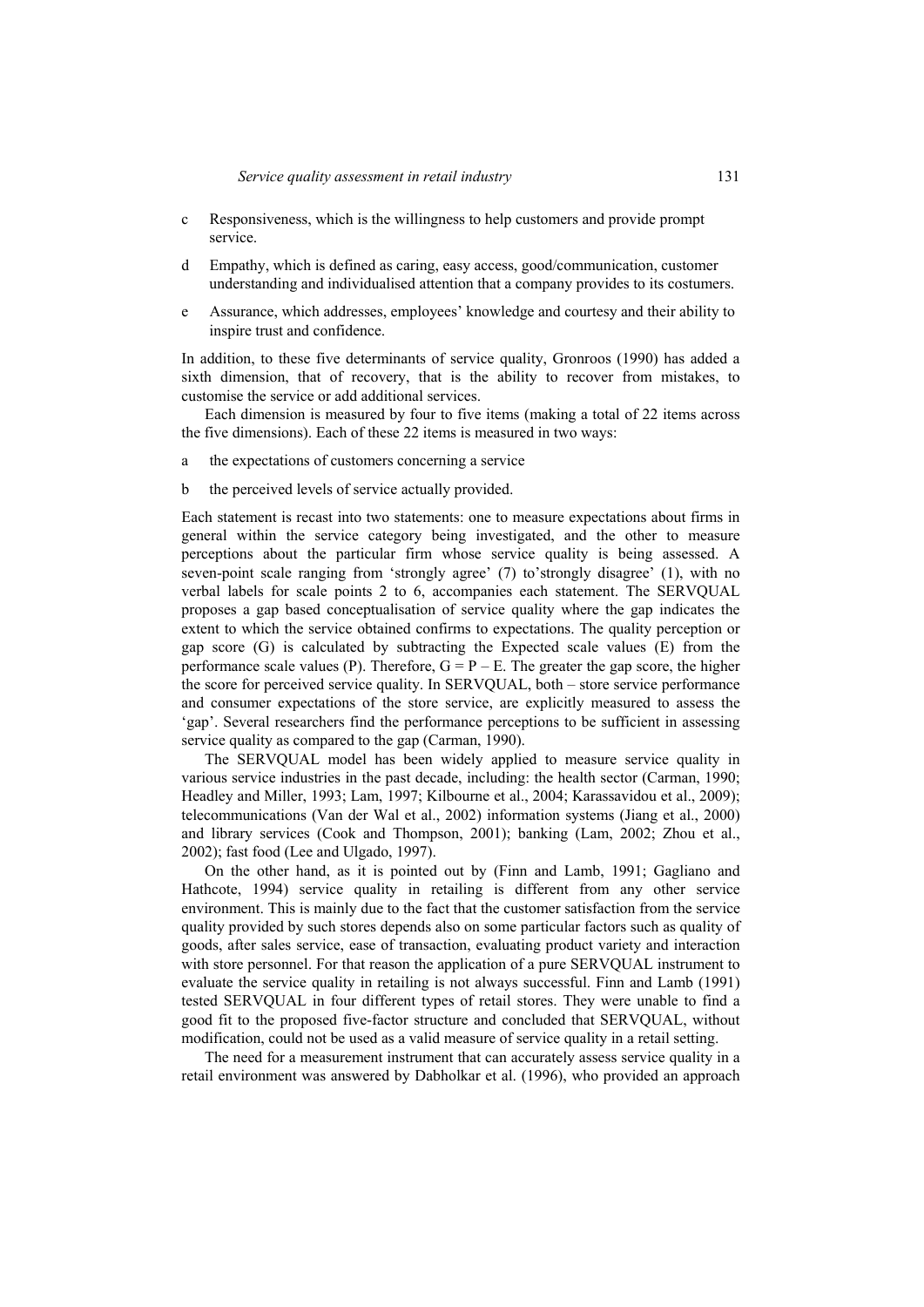to define and measure retail service quality by developing the retail service quality scale (RSQS). According to Dabholkar et al. (1996), RSQS is able to serve as a diagnostic tool for retailers to determine which service area needs improvement. In the recent years the research studies related to the measurement of service quality specifically in retailing can be classified into the following streams:

- a Studies that follow the original SERVQUAL approach, for example, Krishna Naik et al. (2010) and Phiri and Mcwabe (2013) used the five quality dimensions of SERVQUAL to measure customer satisfaction in various retail stores in India and South Africa respectively.
- b Studies that replicated the RSQS in their own culture and research settings, for example, Siu and Chow (2004), employed the RSQS's dimensions of quality in order to examine the service quality in a Japanese supermarket in Hong Kong.
- c Studies that tried developed new dimensions in measuring service quality in the retail industry, for example in Venter and Dhurup (2005), Dhurup et al. (2005) a dimension scale comprised of three factors, namely, reliability, atmospheric and policy in the context of South Africa's supermarket is developed.
- Studies that applied the SERVOUAL instrument with modification. For example, in (Lin et al., 2012) the SERVQUAL items were modified and enriched to incorporate more relevant factors of the service level provided by supermarkets in China.

The present study can be categorised into this later stream.

# **3 Methodology**

#### *3.1 The generation of questionnaire items*

In order to achieve the above mentioned objectives a service quality diagnostic questionnaire was developed by modifying and extending the SERVQUAL model.

The questions included in the questionnaire were drawn from the original SERVQUAL with modifications in order to fit in the objectives of the study. The remaining ones were drawn from and are in accordance with the existing literature (Finn and Lamb, 1991; Guiry et al., 1992; Dabholkar et al., 1996). They aim to identify and define specific service groups that are of high importance for supermarket customers. They were related to issues such as facility proximity, layout, feeling safe during transactions, employees' performance, service policies (Finn and Lamb, 1991; Guiry et al., 1992; Dabholkar et al., 1996). Furthermore, three items were included to incorporate the effect of price, quality and availability of the private label products on the service level provided by the super markets.

More precisely, the questionnaire contained 44 questions in total. The questions were separated into six groups in order to cover the following service dimensions:

Store. This group contained ten variables that were related to the service provided by the facilities of the supermarket.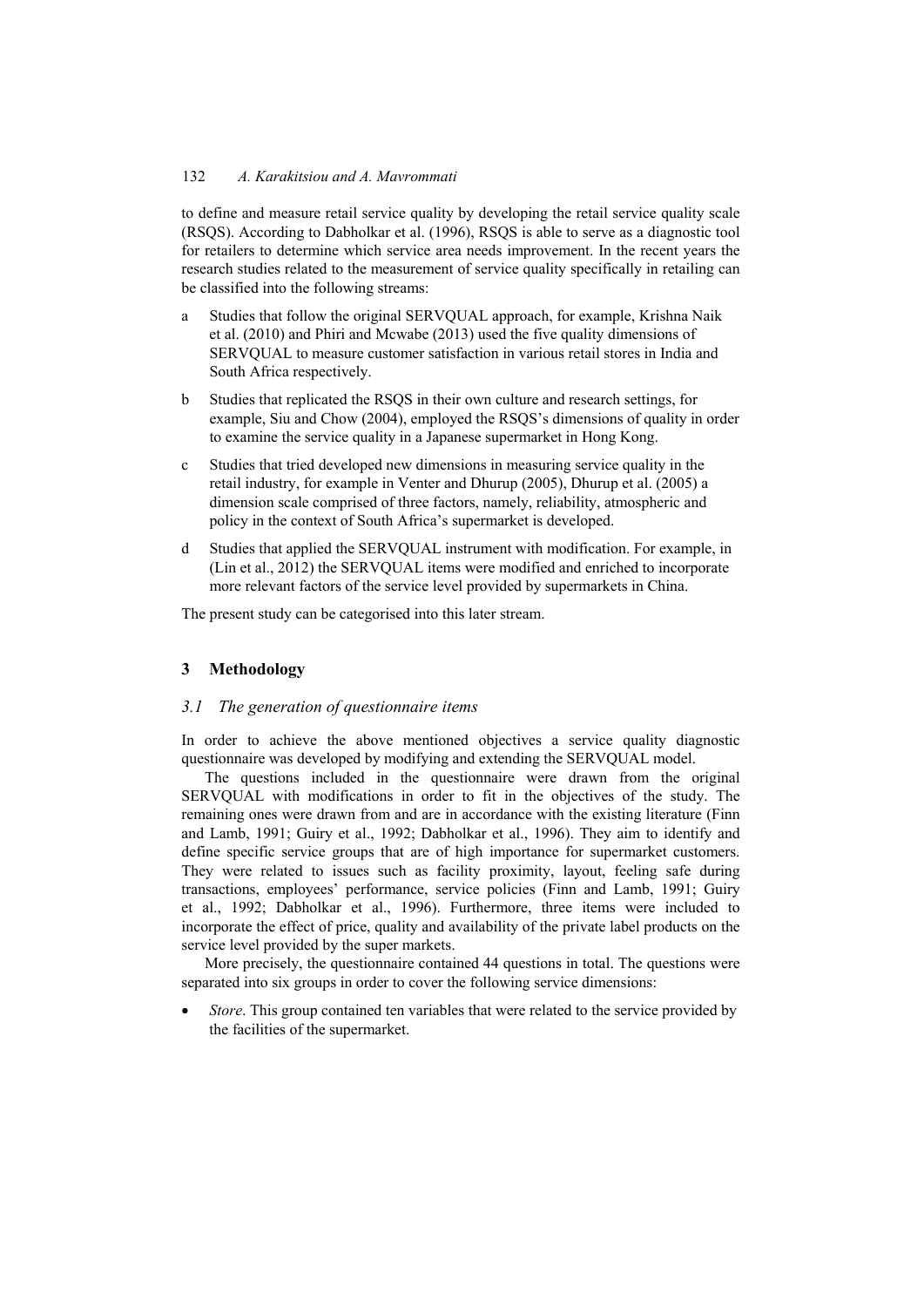- *Safety* during the shopping experience. This factor was comprised of seven variables, incorporating all the questions regarding the ability of a store to ensure a safe transaction environment to its customers.
- *Personnel performance*. This group was comprised of nine variables incorporating questions about the attitude of the staff towards consumers needs.
- *Equipment*. This group contained six variables about the specialised equipment of a supermarket and their effect on the service provided.
- *The supplementary services* group of questions contained nine variables regarding the additional services that may exist in a supermarket store. The selected questions refer to the type and the availability of additional services.
- x *The price quality relationship* group of questions contained three variables aimed at investigating how the price quality relationship demanded by the customers affects their satisfaction.

Table 1 presents the contents of each group in more details.

| <b>Store</b>   |                                      |  |  |  |  |
|----------------|--------------------------------------|--|--|--|--|
| Q1             | Comfortable facilities               |  |  |  |  |
| Q <sub>2</sub> | Access by public transport           |  |  |  |  |
| Q <sub>3</sub> | Closeness to residential areas       |  |  |  |  |
| Q4             | Sufficient parking                   |  |  |  |  |
| Q <sub>5</sub> | Cleanliness                          |  |  |  |  |
| Q <sub>6</sub> | Service of professionals             |  |  |  |  |
| Q7             | Sufficient numbers of cash registers |  |  |  |  |
| Q8             | Easy to read signs                   |  |  |  |  |
| Q <sub>9</sub> | Attractiveness                       |  |  |  |  |
| Q10            | Spacious corridors                   |  |  |  |  |
| Safety         |                                      |  |  |  |  |
| Q1             | Noticeable emergency exits           |  |  |  |  |
| Q2             | Employees readiness                  |  |  |  |  |
| Q <sub>3</sub> | Existence of fire safety             |  |  |  |  |
| Q4             | Errors' avoidance                    |  |  |  |  |
| Q <sub>5</sub> | Sense of security                    |  |  |  |  |
| Q <sub>6</sub> | Sense of trust                       |  |  |  |  |
| Q7             | Maintenance                          |  |  |  |  |
| Personnel      |                                      |  |  |  |  |
| Q1             | Professional appearance              |  |  |  |  |
| Q2             | Provision of information             |  |  |  |  |
| Q <sub>3</sub> | Provision of services                |  |  |  |  |
| Q4             | Qualified personnel                  |  |  |  |  |
| Q <sub>5</sub> | Willingness to serve                 |  |  |  |  |
| Q <sub>6</sub> | Specialised personnel                |  |  |  |  |
| Q7             | Complaint handling                   |  |  |  |  |
| Q8             | Guiding purchases                    |  |  |  |  |
| O <sub>9</sub> | Courtesy of personnel                |  |  |  |  |

**Table 1** The quality factors covered by the questions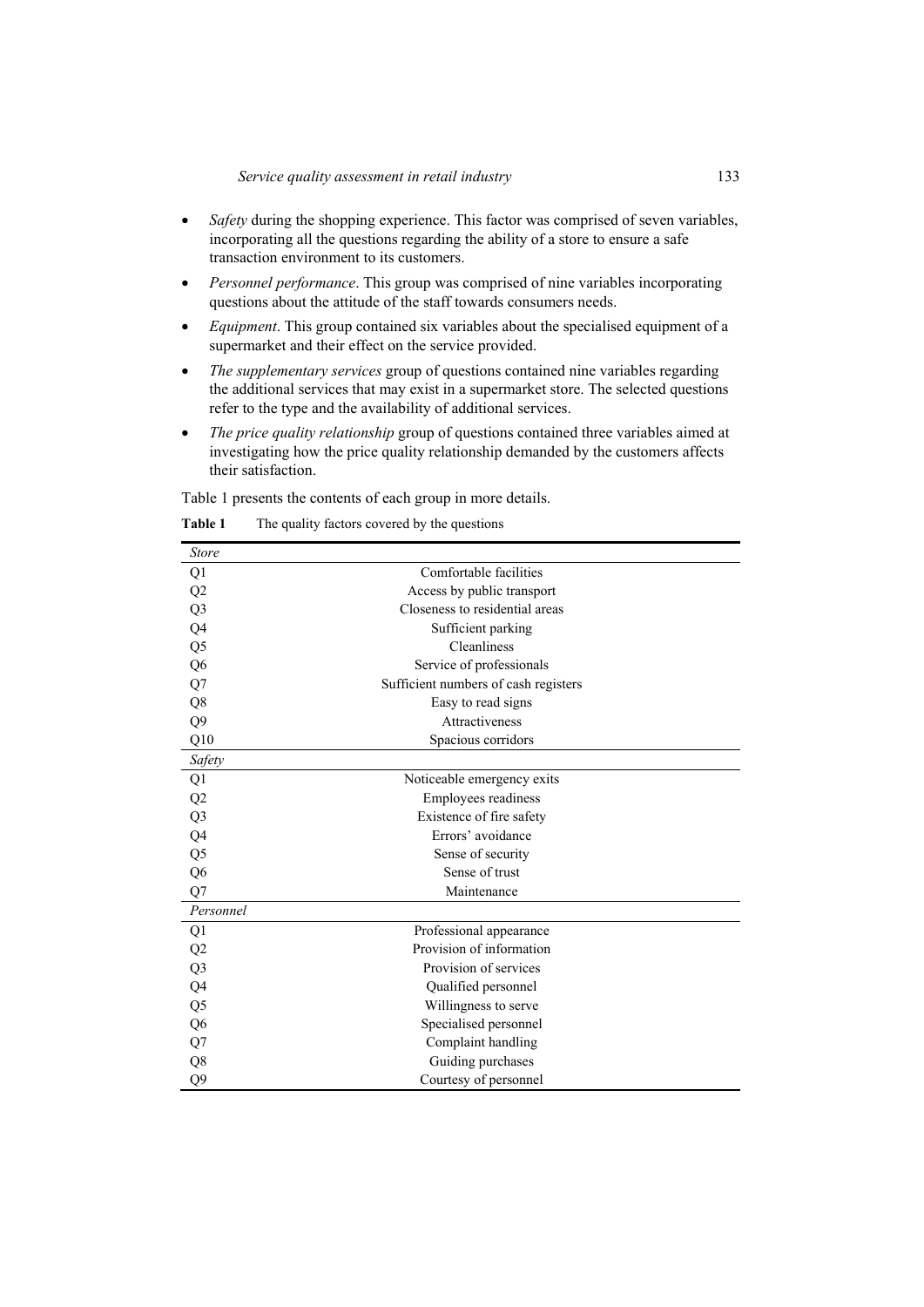| Equipment                  |                                            |
|----------------------------|--------------------------------------------|
| Q1                         | Modern refrigerators                       |
| Q2                         | Modern cutting machines                    |
| Q <sub>3</sub>             | Price scanners                             |
| Q4                         | Electronic scales                          |
| Q5                         | Automatic slicers                          |
| Q <sub>6</sub>             | Security cameras                           |
| Supplementary services     |                                            |
| Q1                         | Infrastructures for people of disabilities |
| Q <sub>2</sub>             | Credit cards                               |
| Q <sub>3</sub>             | Return policy                              |
| Q4                         | Product warranties                         |
| Q5                         | Product demonstration                      |
| Q <sub>6</sub>             | Discounts cards                            |
| Q7                         | Product replacement                        |
| Q8                         | Product recycling                          |
| Q <sub>9</sub>             | Delivery                                   |
| Price quality relationship |                                            |
| Q1                         | Quality products at low prices             |
| Q2                         | Private label products                     |
| Q <sub>3</sub>             | Sufficient stock of offers                 |

Table 1 The quality factors covered by the questions (continued)

The questionnaire included an expectations' and a perceptions' section of service quality and an extra section relating to demographics (age, gender, education and income). A seven-point Likert scale was used, where (1) is 'strongly disagree' and (7) 'strongly agree' meaning that higher scores indicate higher expectations and better customers' evaluations of the quality of service provided. A pilot study was conducted to correct errors and ambiguities that may existed within the questionnaires. The feedback received was encouraging thus only minor changes were made. The corrections mainly concerned the phrasing of the questions.

#### *3.2 Sample and data collection*

To determine customers' expectations and perceptions of service quality as well as the relevant quality gaps, a survey was conducted in major super market chains located in five cities in northern Greece. The necessary data were collected using personal interviews with customers. The interviews were conducted over a period of four month. A total of 1,000 questionnaires were completed, 795 of which usable.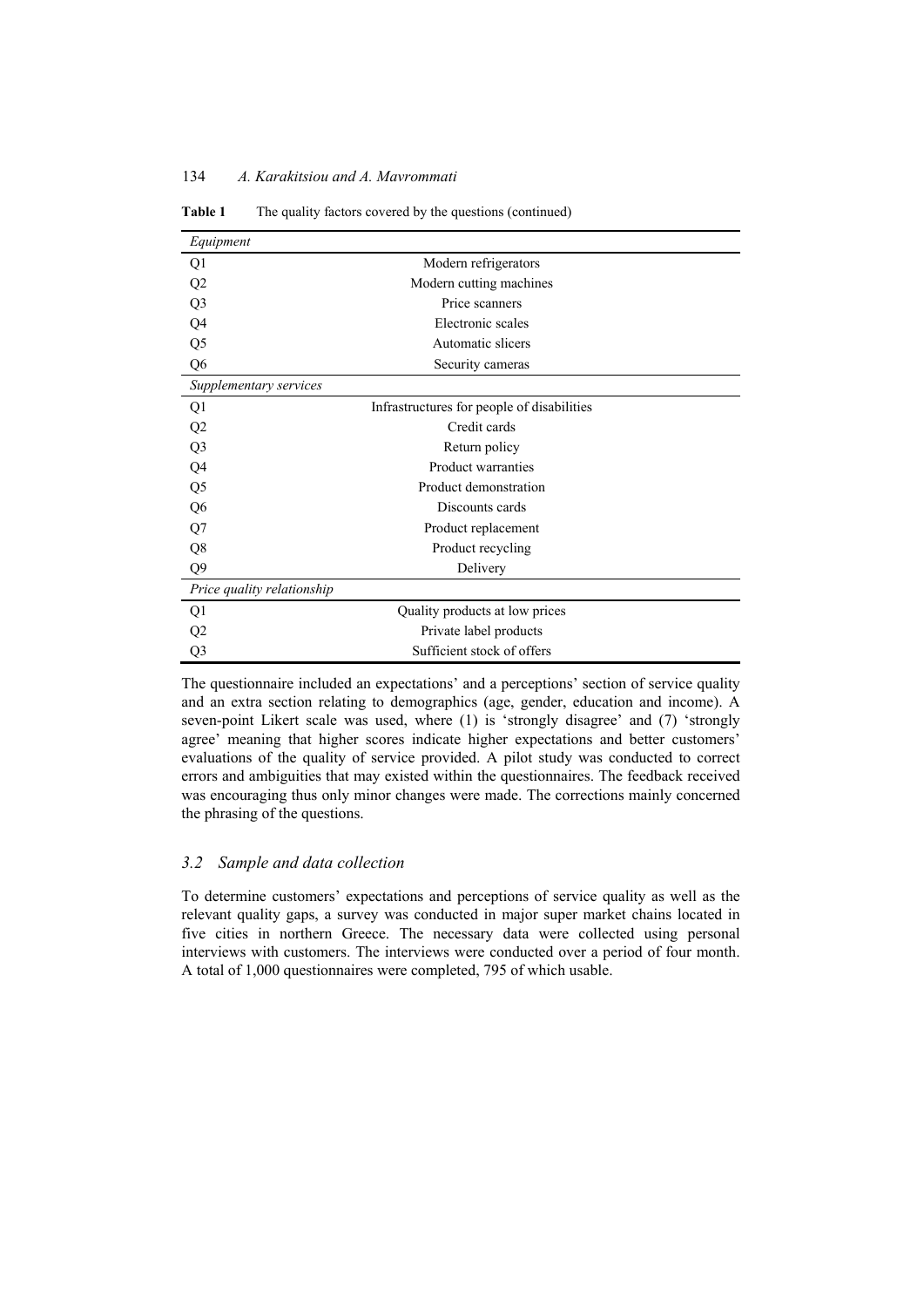# **4 Results and discussion**

#### *4.1 Profile of the respondents*

Female respondents represented 62.77% of the survey population. The largest groups of respondents (22.26%) were aged 26–33 years. The next largest groups, 43–50 and 26–40 years, represented 20.75% and 19% respectively. The smaller group of respondents (8.6%) was aged over 58 years. Personal income was measured in Euros and not surprisingly the vast majority of respondents, over 94%, reported a monthly income lower than 1,500 Euros.

#### *4.2 Scale purification*

The first step was to assess how many attributes the data contained. Factor analysis is a useful tool towards this direction. Factor analysis is used for investigating variable relationships for complex concepts such as socioeconomic status, dietary patterns, or psychological scales. The main applications of factor analytic techniques are:

- 1 to reduce the number of variables
- 2 to detect structure in the relationships between variables, that is to classify variables.

Therefore, factor analysis is applied as a data reduction or structure detection method (the term factor analysis was first introduced by Thurstone (1931).

The main issue arising during the application of factor analysis in the SERVQUAL context is the choice of the score (expectation, perception or quality gap scores) that should be factor analysed to test for the dimensionality of service quality. Indeed, in the literature about SERVQUAL, there is no agreement about this issue; actually, all three types of scores have been used in previous research.

In the present study we adopt Carman's view (1990), which suggests that neither the gap scores nor the expectations should be factor analysed but the perception scores. In our study the choice of the perception scores is further supported by the fact that all expectation scores had a mean value ranging from 6 to 6.4 on a seven-point Likert-type scale. Moreover, the variability of these measures was very low. Hence we concluded that they were not so reliable as intended. These systematic high expectation scores may indicate that respondents had difficulties in making a trade-off between the different components of the service offering.

Thus, for the purposes of the study, all 44 items were factor analysed by principal component analysis in the perception scores together with a VARIMAX rotation. VARIMAX rotation was selected to guard against multicollinearity and because a clearer factor pattern emerged. The analysis was performed using the programming language R (R Core Team, 2016) and the psych package (Revelle, 2016).

The most interpretable factor solution to emerge was a six-factor solution with 33 items. All the factors in the factor solution had eigenvalues above 1.00 and a sufficient number of items loading on them to a significant (0.40) extent (Hair et al., 2009). Items with loadings less than 0.4 were excluded from the analysis.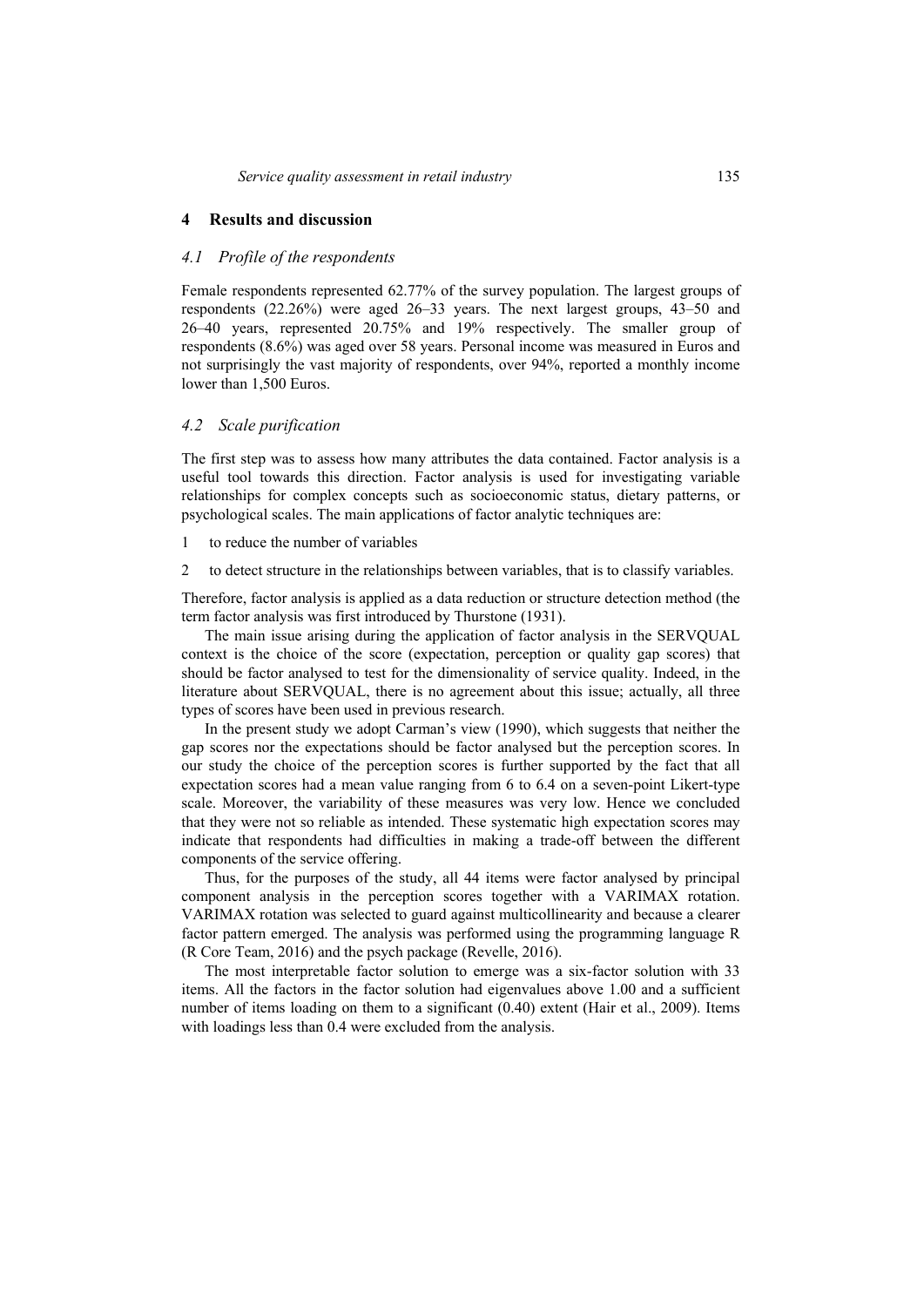|           | Personnel | Safety | Store's<br>convenience | Product | Store's<br>access | Supplementary<br>services |
|-----------|-----------|--------|------------------------|---------|-------------------|---------------------------|
| safq1     |           | 0.44   |                        |         |                   |                           |
| safq2     |           | 0.46   |                        |         |                   |                           |
| safq3     |           | 0.62   |                        |         |                   |                           |
| safq4     |           | 0.70   |                        |         |                   |                           |
| safq5     |           | 0.57   |                        |         |                   |                           |
| safq6     |           | 0.60   |                        |         |                   |                           |
| safq7     |           | 0.60   |                        |         |                   |                           |
| facq8     |           |        | 0.60                   |         |                   |                           |
| facq1     |           |        | 0.65                   |         |                   |                           |
| facq5     |           |        | 0.56                   |         |                   |                           |
| facq10    |           |        | 0.55                   |         |                   |                           |
| facq9     |           |        | 0.42                   |         |                   |                           |
| facq4     |           |        |                        |         | 0.71              |                           |
| facq3     |           |        |                        |         | 0.70              |                           |
| facq2     |           |        |                        |         | 0.63              |                           |
| facq6     |           |        |                        |         | 0.52              |                           |
| supservq1 |           |        |                        |         |                   | 0.59                      |
| supservq2 |           |        |                        |         |                   | 0.43                      |
| supservq7 |           |        |                        |         |                   | 0.49                      |
| supservq8 |           |        |                        |         |                   | 0.51                      |
| supservq9 |           |        |                        |         |                   | 0.65                      |
| persq1    | 0.53      |        |                        |         |                   |                           |
| persq2    | 0.66      |        |                        |         |                   |                           |
| persq3    | 0.69      |        |                        |         |                   |                           |
| persq4    | 0.66      |        |                        |         |                   |                           |
| persq5    | 0.67      |        |                        |         |                   |                           |
| persq6    | 0.60      |        |                        |         |                   |                           |
| persq7    | 0.62      |        |                        |         |                   |                           |
| persq8    | 0.48      |        |                        |         |                   |                           |
| persq9    | 0.43      |        |                        |         |                   |                           |
| valpricq1 |           |        |                        | 0.64    |                   |                           |
| valpricq2 |           |        |                        | 0.69    |                   |                           |
| valpricq3 |           |        |                        | 0.69    |                   |                           |

**Table 2** Loadings of factor analysis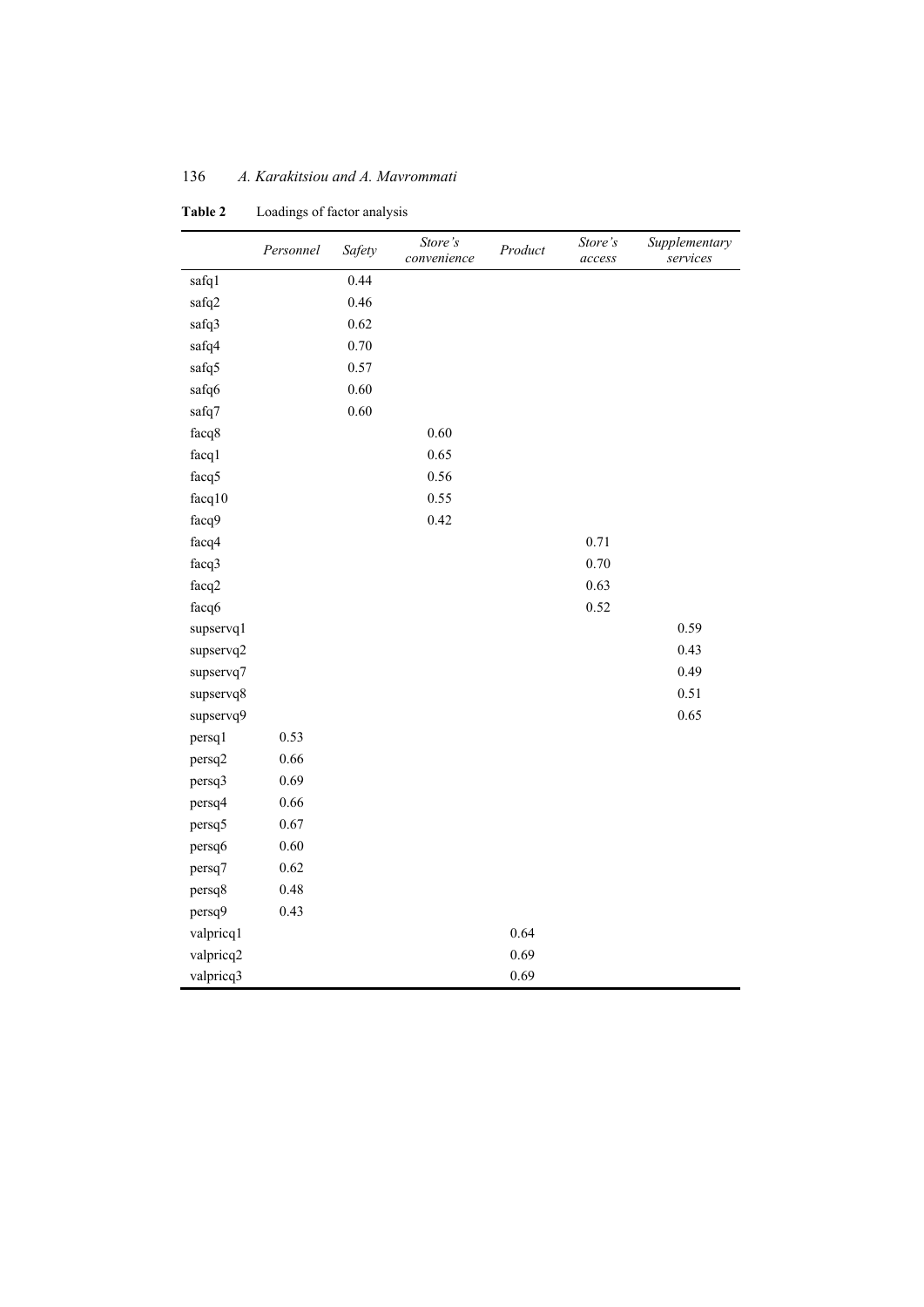Table 2 show the final result of component factor analysis of the remaining 33 variables with loadings, i.e., the variance explained, by each factor. The six factors that were identified were named personnel, safety, store's convenience, product, store's access and supplementary services. As stated in Table 2 the findings support almost all of the quality variables considered. The only exception is the equipment variables which seem that they do not affect the customer satisfaction.

In order to quantify the degree of inter-correlations among the variables and the appropriateness of factor analysis the Kaiser-Meyer-Olkin (KMO) test was employed. The computed KMO was 0.912, indicating that the examined data set is highly adequate for factor analysis (Kim and Mueller, 1978). Moreover, the dataset was found to be multivariate normal and acceptable for factor analysis according to Bartlett's test of sphericity. The result were significant at 0.05,  $(x^2 = 4.967.70$  (p = 0.000), a clear indication of suitability of factor analysis.

#### *4.3 Reliability analysis*

Reliability is concerned with the extent to which any measuring procedure yields the same results on repeated trials. In order to assess the reliability of the derived six factors of quality an internal consistency analysis was performed. A general measurement that is used to compute the internal consistency reliability of a set of scale or test items is the Cronbach's alpha coefficient. Nunnally (1978) suggested that Cronbach's alpha coefficient of more than 0.60, is an indication of the significance and the reliably of a concept. Table 3 presents the results of the reliability analysis of the derived factors. Table 3 indicates the derived six factors are reliable measures of service quality provided by the Greek supermarkets since their corresponding alpha coefficients range from 0.84 (personnel's performance) to 0.697 (product).

| Factor                                | Cronbach's a |
|---------------------------------------|--------------|
| Safety during the shopping experience | 0.81         |
| Personnel's performance               | 0.84         |
| Store's convenience                   | 0.69         |
| Store's access                        | 0.75         |
| Product                               | 0.70         |
| Supplementary services                | 0.74         |
| Overall                               | 0.85         |

Table 3 Reliability analysis

# *4.4 Confirmatory factor analysis*

The next step was to subject the empirical factor structure to a confirmatory factor analysis (CFA). CFA is used in order to verify the goodness of fit of a model to a set of observed variables. CFA allows the researcher to test the hypothesis that a relationship between observed variables and their underlying latent exists.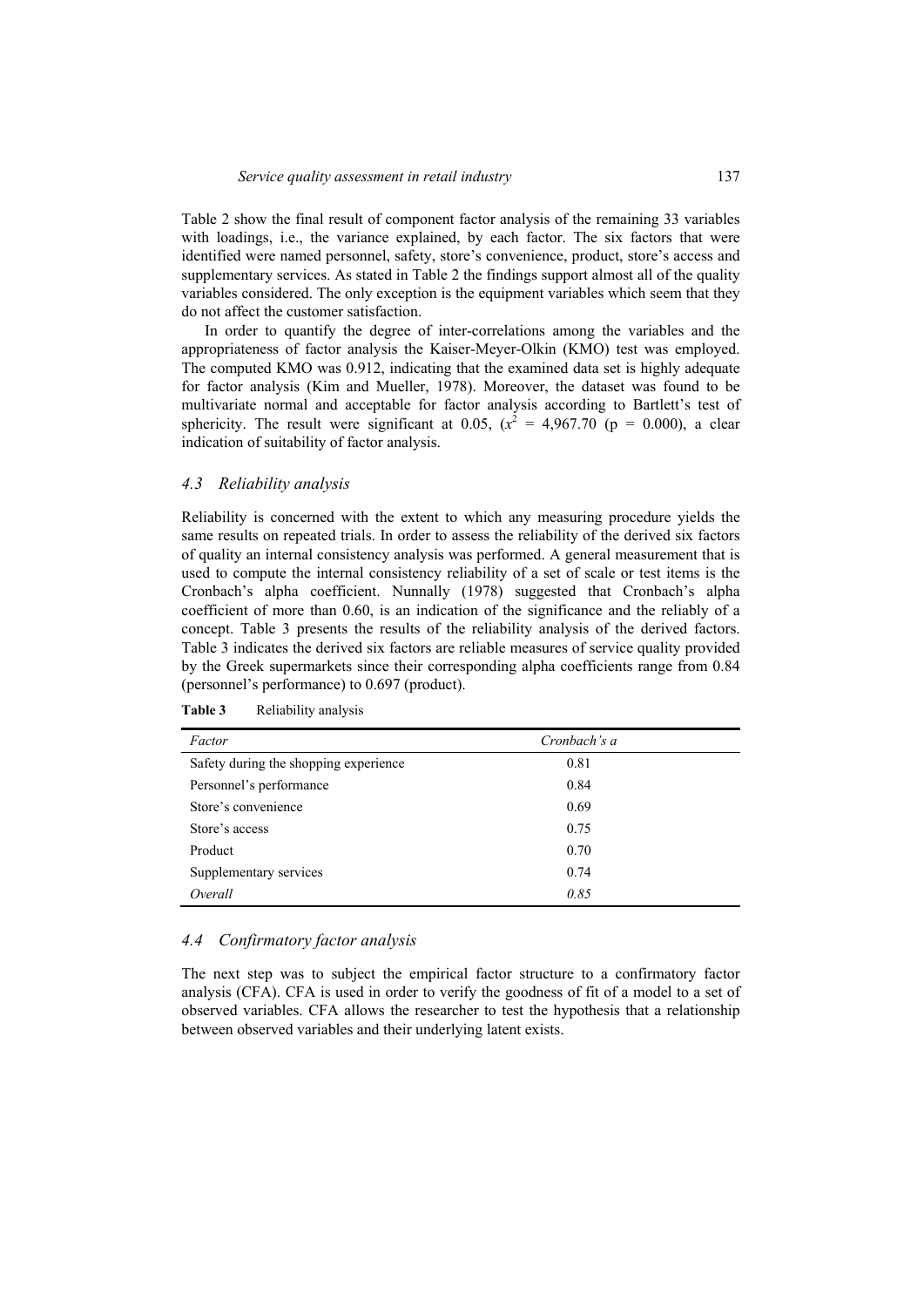According to Hair et al. (2009) six indexes are used as measurement of a model's overall goodness of fit. All these measurements are presented in Table 4.

**Table 4** Confirmatory factor analysis results

| Measures of absolute fit |         |  |  |
|--------------------------|---------|--|--|
| $x^2$                    | 1463.48 |  |  |
| d.f                      | 480     |  |  |
| $x^2$ / d.f              | 3.04    |  |  |
| <b>RMSEA</b>             | 0.05    |  |  |
| Incremental fit measures |         |  |  |
| NFI                      | 0.81    |  |  |
| <b>CFI</b>               | 0.86    |  |  |
| TLI                      | 0.85    |  |  |

The chi-squared test  $x^2 = df$  indicates the difference between observed and expected covariance matrices. Values closer to zero indicate a better fit and therefore smaller difference between expected and observed covariance matrices. The suggested value is less than three. However  $x^2$  values are easily affected by the sample size (Brown and Cudeck, 1993; Chow et al., 2001).

The root mean square error of approximation (RMSEA) avoids issues of sample size by analysing the discrepancy between the hypothesised model, with optimally chosen parameter estimates, and the population covariance matrix. The RMSEA ranges from 0 to 1, smaller RMSEA values indicate better model fit. The RMSEA is generally regarded as one of the most informative indices of fit (Diamantopoulos and Siguaw, 2000). The criteria for approximate model fit are RMSEA  $\leq 0.05$  = close fit, RMSEA  $\geq 0.05$  to  $0.08$  = fair fit, RMSEA > 0.08 to 0.10 = poor fit (Brown and Cudeck, 1993; Chow et al., 2001).

A number of goodness-of-fit measures were proposed to eliminate or reduce the dependence on sample size.

- Normed fit index (NFI) assesses the model by comparing the  $x^2$  value of the model to the  $x^2$  of the null model (Bentler and Boneet, 1980).
- The TLI index is similar to the NFI.
- The CFI index compares performance on the model to performance on baseline model. Baseline model assumes zero correlation between all observed variables.

These goodness-of-fit indices have values ranging between zero and one, with higher values indicating a better fit.

As illustrated in Table 2 all goodness of fit measures indicate that the model fits fair to the data.

#### *4.5 Gap analysis*

Gap scores were calculated for all six quality dimensions revealed by factor analysis. The gap score for each dimension was computed by subtracting expectations from perceptions. The service quality gaps are presented in the fifth column of Table 5. As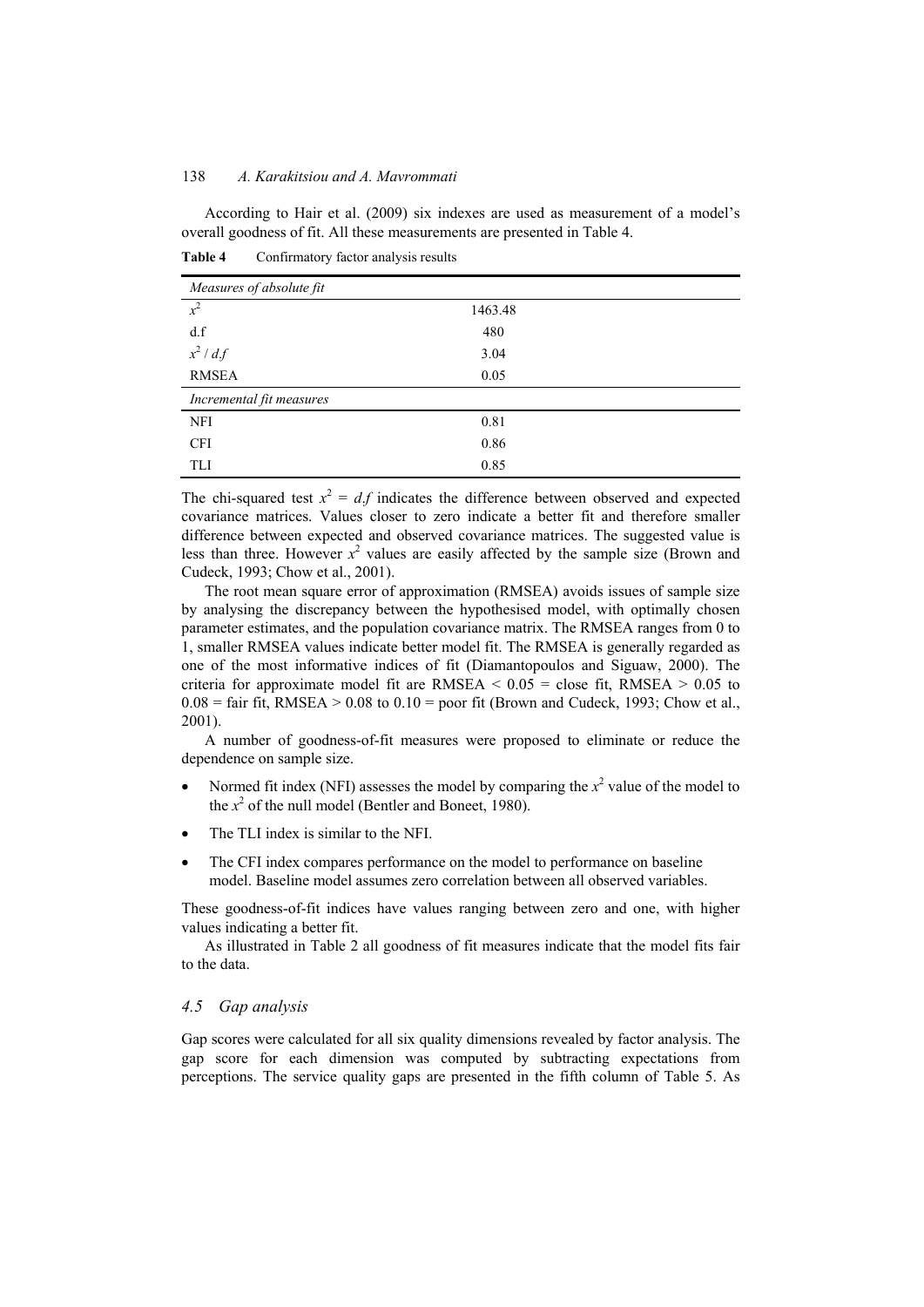Table 5 demonstrates, customers' perceptions of the service provided by the Greek supermarkets are falling short of their expectations. Using a two tailed test at a 5% level of significance it was found that the differences between perceptions and expectations for each of the six dimensions are statistically significant since p value equals 0.000 for each dimension gap. Therefore, it could be concluded that service quality gaps do exist in Greek supermarkets. This finding suggests that there is a room for improvement on the part of the managers and administrators.

|             | Expectations |      | Perceptions |      | Gap     |      |         |
|-------------|--------------|------|-------------|------|---------|------|---------|
|             | Mean         | S.D  | Mean        | S.D  | Mean    | S.D  | t-value |
| Safety      | 6.35         | 0.56 | 4.90        | 0.98 | $-1.45$ | 1.03 | 0.000   |
| Personnel   | 6.19         | 0.55 | 4.87        | 0.96 | $-1.32$ | 0.98 | 0.000   |
| Convenience | 6.11         | 0.56 | 4.95        | 0.84 | $-1.16$ | 0.89 | 0.000   |
| Access      | 6.03         | 0.62 | 4.84        |      | $-1.19$ | 0.91 | 0.000   |
| Product     | 6.37         | 0.64 | 4.32        | 1.24 | $-2.03$ | 1.29 | 0.000   |
| Services    | 6.40         | 0.52 | 4.67        | 1.03 | $-1.72$ | 1.14 | 0.000   |

**Table 5** Mean scores for customers' expectations, perceptions and quality gaps and t-test

The largest differences between expectations/perceptions found in the product dimension (see Table 5). Customers' evaluations suggest that they are disillusioned regarding the quality of the products provided by the supermarkets, in relation to price paid. The rest two of the highest quality gap scores are in the supplementary services and the safety dimensions. They refer to the lack of additional services and the failure of the stores to create a feeling of safe transaction environment to their customers.

# **5 Conclusions**

The present work sheds light on a poorly researched field in the Greek context. It provides managers, administrators and policy makers of a supermarket chain with a conceptual and operational framework to measure and manage service quality. A frame that adopts customers' orientations since it integrates their expectations and perceptions related to the service provided. To the best of our knowledge, a modified SERVQUAL instrument was utilised for the first time in the retailing sector in Greece. The results revealed that six dimensions of service quality capture the content of quality in the Greek context: personnel's performance, safety during shopping, store's convenience, quality-price relationship, store's access and supplementary services provided. The findings of this study do support the Finn and Lamb's conclusion that a modified SERVQUAL instrument can be used as a valid measure of the service quality in retailing.

The analysis revealed areas in which supermarkets are close to meeting customers' expectations and areas in which supermarkets fall far short of expectations. This is particularly true in the case of the price-quality factor. In general, expectations exceed perceptions of the provided service quality, suggesting that there is room for quality improvement initiatives in all six dimensions.

To sum up, the results clearly establish the areas where quality improvements are more demanding and have important implications for supermarket managers. They give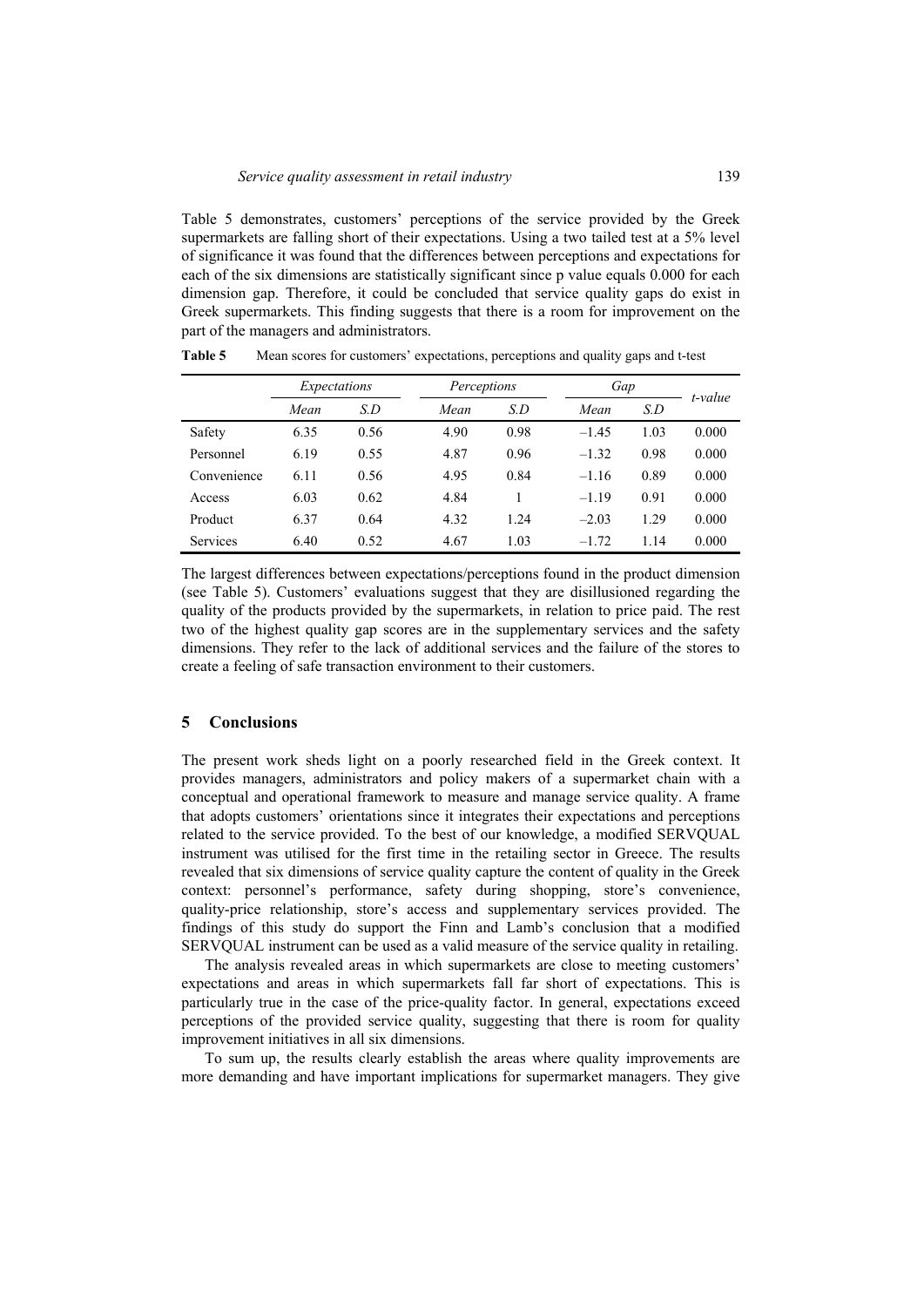direction towards the development strategies which will meet customers' expectations of service quality, increasing thus their competitiveness. Finally, it gives support to the view that, although difficult, service quality in the supermarkets can be measured and consequently be monitored systematically in order to narrow previously identified gaps and take corrective actions when necessary.

However, it should be noted that the results of this study can not be accepted as being completely relevant and applicable to all retailers who offer different mix of products and services because of its focus on supermarket chains. In addition, the study has been validated by collecting data from a survey in five cities in Northern Greece. There is a possibility that their perception may vary from customers among other regions of Greece.

Finally, it should be kept in mind that customers' attitudes, perceptions and expectations can not be fully captured by a questionnaire. Therefore, the use of qualitative research along quantitative methods in future studies would provide a better understanding of the complex issue of quality in retailing sector.

#### **References**

- Bentler, P.M. and Bonnet, D.C. (1980) 'Significance tests and goodness of fit in the analysis of covariance structures', *Psychological Bulletin*, Vol. 88, No. 3, pp.588–606.
- Berry, L.L. (1986) 'Retail businesses are service businesses', *Journal of Retailing*, Spring, Vol. 62, pp.3–6.
- Bolton, R.N. and Drew, J.H. (1991) 'A multistage model of customers' assessment of service quality and value', *Journal of Consumer Research*, Vol. 17, No. 4, pp.375–384.
- Boulding, W., Kalra, A., Staelin, R. and Zeithaml, V.A. (1993) 'A dynamic process model of service quality: from expectation to behavioural intentions', *Journal of Marketing Research*, Vol. 30, No. 1, pp.7–27.
- Brown, M.W. and Cudeck, R. (1993) 'Alternative ways of assessing model fit', in Bollen, K.A. and Long, J.S. (Eds.): *Testing Structural Equation Models*, Sage, Newbury Park, CA.
- Carman, J.M. (1990) 'Consumer perceptions of service quality', *Journal of Retailing*, Vol. 66, No. 1, pp.33–55.
- Chow, J.C.C., Snowden, L.R. and McConnell, W. (2001) 'Aconfirmatory factor analysis of the BASIS-32 in racial and ethnic samples', *The Journal of Behavioural Health Services and Research*, Vol. 28, No. 4, pp.400–411.
- Cook, C. and Thompson, B. (2001) 'Psychometric properties of scores from the web-based LibQual and study of perceptions of library service quality', *Library Trends*, Vol. 49, No. 4, pp.585–604.
- Dabholkar, P.A, Thorpe, D.I. and Rentz, J.O. (1996) 'A measure of service quality for retail stores: scale development and validation', *Journal of the Academy of Marketing Science*, Vol. 24, No. 3, pp.3–16.
- Dhurup, M., Venter, P.F. and Oosthuyzen A. (2005) 'A factor analytical service quality measurement scale for supermarkets in South Africa', *South African Journal of Economic and Management Sciences*, Vol. 8, No. 2, pp.140–153.
- Diamantopoulos, A. and Siguaw, J.A. (2000) *Introducing LISREL*, Sage, London.
- Finn, D.W. and Lamb Jr., C. (1991) 'An evaluation of the SERVQUAL scales in a retailing setting', *Advances in Consumer Research*, Vol. 18, No. 1, pp.483–490.
- Gagliano, K.B. and Hathcote, J. (1994) 'Customer expectations and perceptions of service quality in retail apparel specialty stores', *Journal of Services Marketing*, Vol. 8, No. 1, pp.60–69.
- Gerson, R.F. (1993) *Measuring Customer Satisfaction*, Menlo Park, CA.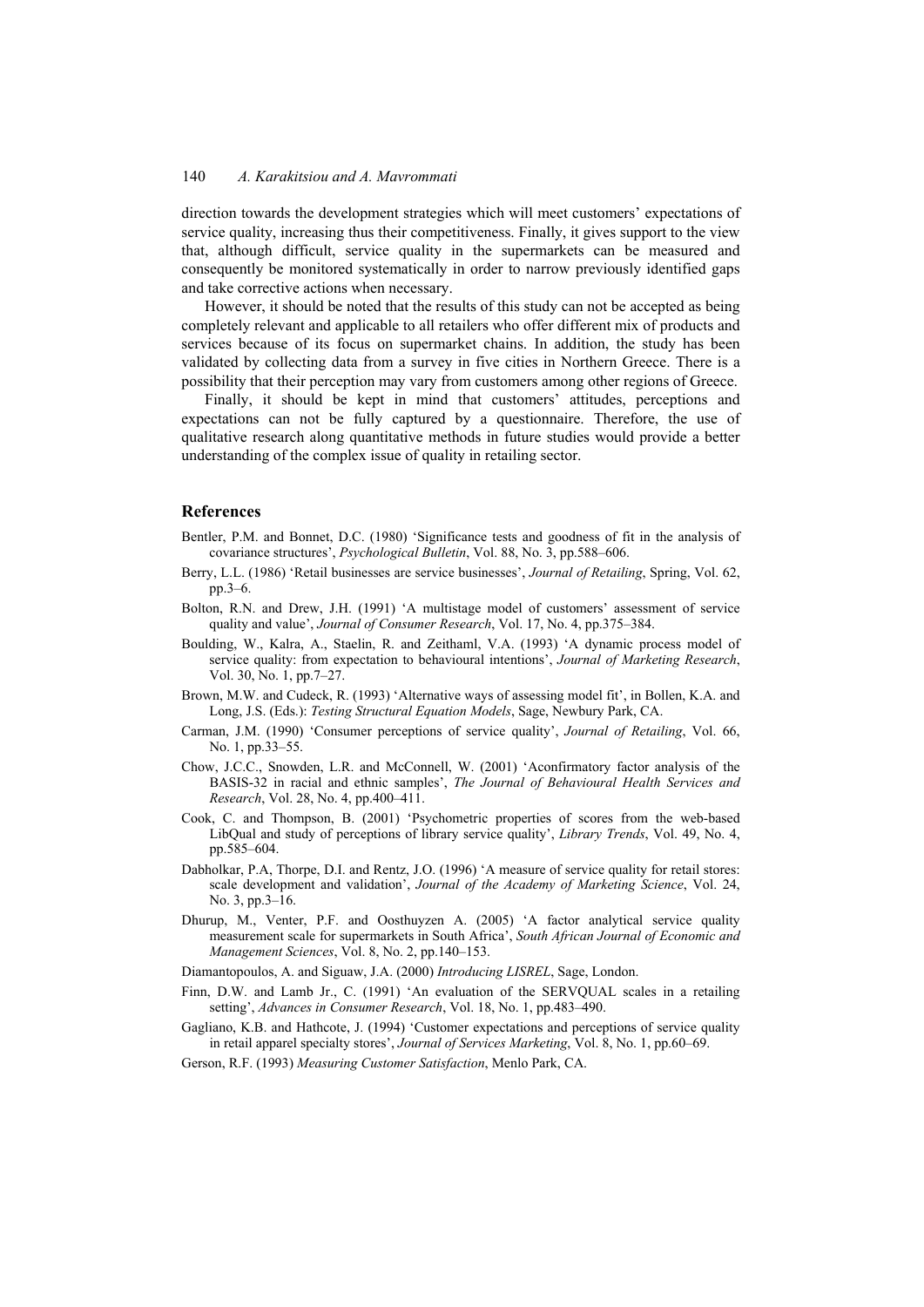- Gronroos, C. (1990) *Service Management and Marketing*, Lexington Books, Lexington, Massachusetts.
- Guiry, M., Hutchinson, W. and Weitz, B.A. (1992) *Consumer's Evaluation of Retail Store Service Quality and its Influence on Store Choice*, Unpublished Working Paper University of Florida.
- Hair, J.F., Anderson, R.F., Tatham, R.L. and Black, W.C. (2009) *Multivariate Data Analysis: A Global Perspective*, 7th ed., Prentice Hall, Upper Saddle River.
- Headley, D.E. and Miller, S.J. (1993) 'Measuring service quality and its relationship to future consumer behavior', *Journal of Health Care Marketing*, Vol. 13, No. 4, pp.32–41.
- Hummel, J.W. and Savitt, R. (1988) 'Integrated customer service and retail strategy', *International Journal of Retailing*, Vol. 3, No. 2, pp.5–21.
- Jabnoun, N. and Al Rasasi, A.J. (2005) 'Transformational leadership and service quality in UAE hospitals', *Managing Service Quality*, Vol. 15, No. 1, pp.70–81.
- Jiang, J.J., Klein, G. and Crampton, S.M. (2000) 'A note on SERVQUAL reliability and validity in information system service quality measurement', *Decision Sciences*, Vol. 31, No. 3, pp.725–744.
- Jun, M., Peterson, R.T. and Zsidisin, G.A. (1998) 'The identification and measurement of quality dimensions in the health care: focus group interview results', *Health Care Management Review*, Vol. 23, No. 4, pp.81–96.
- Karassavidou, E., Glaveli, N. and Papadopoulos, Ch.T. (2009) 'Quality in NHS hospitals: no one knows better than patients', *Measuring Business Excellence*, Vol. 13, No. 1, pp.34–46.
- Kilbourne, W.E., Duffy, J.A., Duffy, M. and Giarchi, G. (2004) 'The applicability of SERVQUAL in cross-national measurements of health-care quality', *Journal of Services Marketing*, Vol. 18, Nos. 6/7, pp.524–533.
- Kim, J. and Mueller, C. (1978) *Introduction to Factor Analysis*, Sage Publications, Beverly Hills, CA.
- Krishna Naik, C.N., Gantasala, SW. and Prabhakar, G.V. (2010) 'Service quality (Servqual) and its effect on customer satisfaction in retailing introduction – measures of service quality', *European Journal of Social Sciences*, Vol. 16, No. 1, pp.231–243.
- Lam, S.S.K. (1997) 'SERVQUAL: a tool for measuring patients opinions of hospital service quality in Hong Kong', *Total Quality Management*, Vol. 8, No. 4, pp.145–152.
- Lam, T.K.P. (2002) 'Making sense of SERVQUAL's dimensions to the Chinese customers in Macau', *Journal of Market-focused Management*, Vol. 5, No. 10, pp.43–458.
- Lee, M. and Ulgado, F.M. (1997) 'Consumer evaluations of fast-food services: a crossnational comparison', *Journal of Services Marketing*, Vol. 11, No. 1, pp.39–50.
- Lin, C.C., Chang T.M. and Guo, T.T. (2012) 'A service quality diagnosis model for supermarkets', *Siuping Journal*, September, Vol. 25, pp.103–124.
- Mehta, S.C., Lalwani, A. and Han S.L. (2000) 'Service quality in retailing: relative efficiency of alternative measurement scales for different product-service environments', *International Journal of Retail and Distribution Management*, Vol. 28, No. 2, pp.62–72.
- Nunnally, J.C. (1978) *Psychometric Theory*, 2nd ed. McGraw-Hill, New York.
- Parasuraman, A., Zeithaml, V.A. and Berry, L.L. (1985) 'A conceptual model of service quality and its implications for future research', *Journal of Marketing*, Vol. 49, No. 4, pp.41–50.
- Parasuraman, A., Zeithaml, V.A. and Berry, L.L. (1988) 'Servqual: a multiple item scale for measuring consumer perceptions of service quality', *Journal of Retailing*, Vol. 64, No. 1, pp.12–44.
- Phiri, M.A. and Mcwabe, T. (2013) 'Customers' expectations and perceptions of service quality: the case of pick n pay supermarket stores in Pietermaritzburg area, South Africa', *International Journal of Research in Social Sciences*, Vol. 3, No. 1, pp.96–104.
- R Core Team (2016) 'R: a language and environment for statistical computing', *R Foundation for Statistical Computing*, Vienna, Austria.